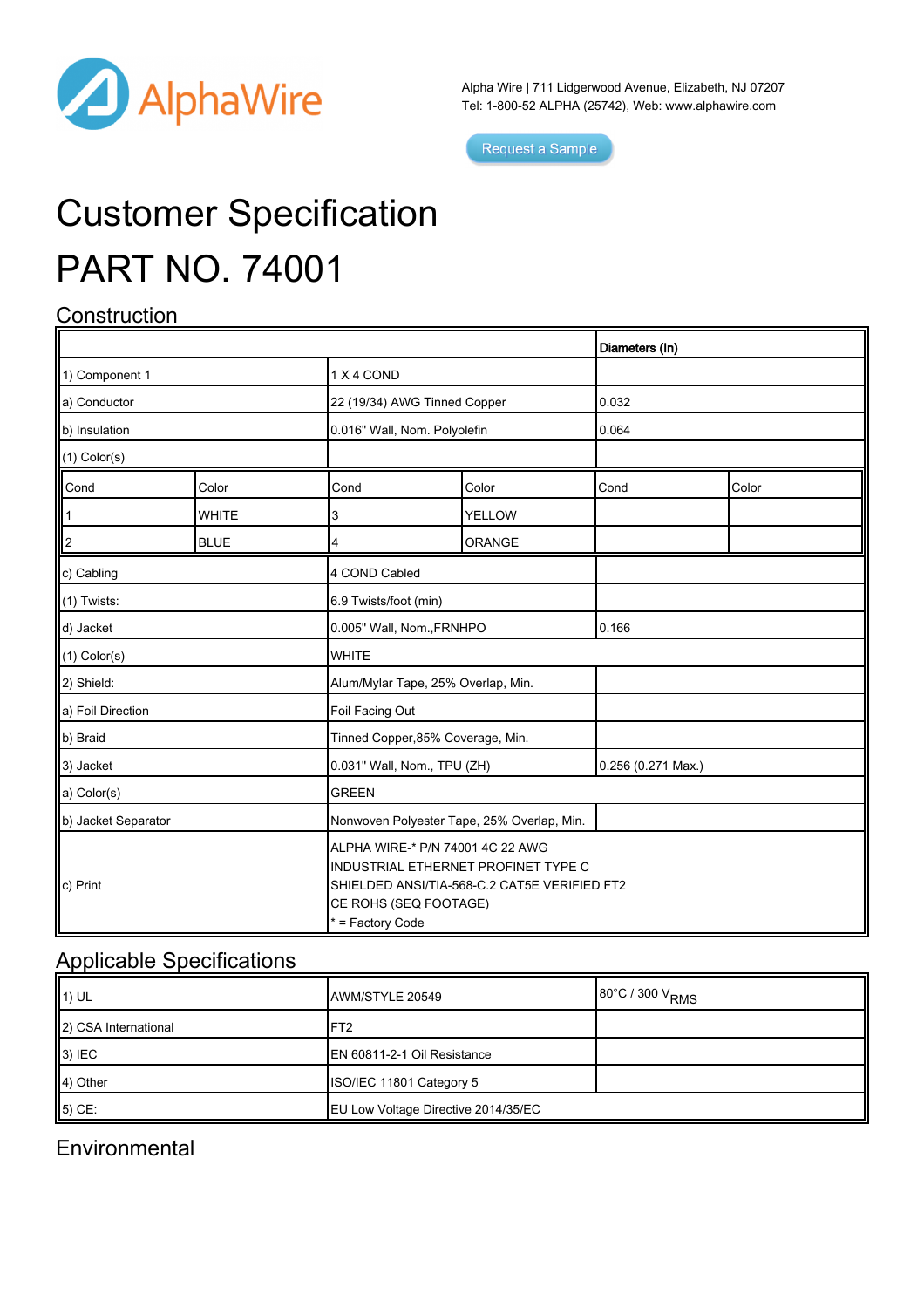| 11) CE: EU Directive 2011/65/EU(RoHS2):         |                                                                                                                                                                                                                                                                                                                      |
|-------------------------------------------------|----------------------------------------------------------------------------------------------------------------------------------------------------------------------------------------------------------------------------------------------------------------------------------------------------------------------|
|                                                 | This product complies with European Directive 2011/65/EU (RoHS Directive) of the European<br>Parliament and of the Council of 8 June 2011and the amending Directive 2015/863/EU of 4 June<br>[2015 . No Exemptions are required for RoHS Compliance on this item. Consult Alpha Wire's web<br>Isite for RoHS C of C. |
| $\parallel$ 2) REACH Regulation (EC 1907/2006): |                                                                                                                                                                                                                                                                                                                      |
|                                                 | This product does not contain Substances of Very High Concern (SVHC) listed on the European<br>Union's REACH candidate list in excess of 0.1% mass of the item. For up-to-date information,<br>please see Alpha's REACH SVHC Declaration.                                                                            |

## **Properties**

| Physical & Mechanical Properties              |                                 |                                  |                  |                                                        |             |
|-----------------------------------------------|---------------------------------|----------------------------------|------------------|--------------------------------------------------------|-------------|
| 1) Temperature Range                          | -40 to $80^{\circ}$ C           |                                  |                  |                                                        |             |
| 2) Bend Radius                                |                                 |                                  |                  | 5X Cable Diameter(static), 10X Cable Diameter(dynamic) |             |
| 3) Pull Tension                               | 28 Lbs, Maximum                 |                                  |                  |                                                        |             |
| 4) Continuous Flex                            | 5 million cycles                |                                  |                  |                                                        |             |
| 5) Torsional Flex                             | 1 million cycles                |                                  |                  |                                                        |             |
|                                               |                                 |                                  |                  |                                                        |             |
| <b>Electrical Properties</b>                  | (For Engineering purposes only) |                                  |                  |                                                        |             |
| 1) Max. operating voltage UL                  | 300 V <sub>RMS</sub>            |                                  |                  |                                                        |             |
| 2) Test voltage wire-wire/wire-screen         | 2.5kVdc                         |                                  |                  |                                                        |             |
| 3) Maximum conductor DC-resistance @ 20°C     | 57.1 Ω/km                       |                                  |                  |                                                        |             |
| 4) Transfer impedance @ 10MHz                 | $< 10$ mOhm/m                   |                                  |                  |                                                        |             |
| 5) Nom. velocity of propagation               | 68 %                            |                                  |                  |                                                        |             |
| 6) Delay                                      | $< 5.3$ ns/m                    |                                  |                  |                                                        |             |
| $\vert$ 7) Impedance $\oslash$ 1 – 100 MHz    | $100 \pm 15 \Omega$             |                                  |                  |                                                        |             |
| 8) ISO/IEC 11801 ed. 2.0, Cat.5 as a minimum. |                                 |                                  |                  |                                                        |             |
|                                               | Frequency(<br>MHz)              | Max.<br>Attenuation(<br>dB/100m) | Min.<br>NEXT(dB) | Min.<br>ELFEXT(dB/<br>100m)                            | Min. RL(dB) |
|                                               | 1                               | 2.1                              | 65               | 64                                                     |             |
|                                               | 4                               | 4                                | 56               | 52                                                     | 23          |
|                                               | 10                              | 6.3                              | 50               | 44                                                     | 25          |
|                                               | 16                              | 8                                | 47               | 40                                                     | 25          |
|                                               | 31.25                           | 11.4                             | 43               | 34                                                     | 23.6        |
|                                               | 62.5                            | 16.5                             | 38               | 28                                                     | 21.5        |
|                                               | 100                             | 21.3                             | 35               | 24                                                     | 20.1        |

## **Other**

| Packaging | Flange x Traverse x Barrel (inches)        |
|-----------|--------------------------------------------|
| a) 500 FT | $12 \times 6 \times 3.5$ Continuous length |
|           | [Spool dimensions may vary slightly]       |

[www.alphawire.com](http://www.alphawire.com)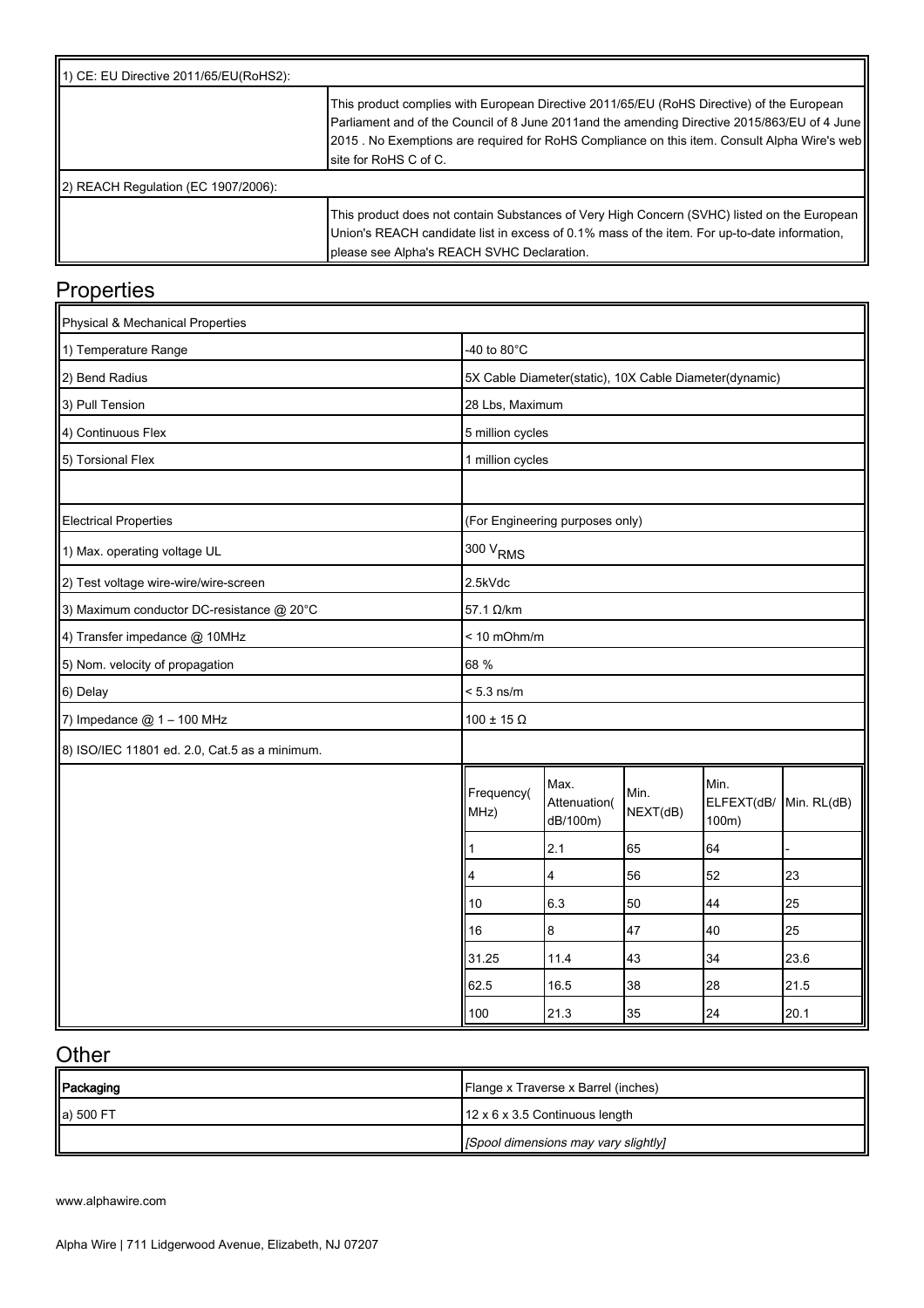Although Alpha Wire ("Alpha") makes every reasonable effort to ensure their accuracy at the time of publication, information and specifications described herein are subject to errors or omissions and to changes without notice, and the listing of such information and specifications does not ensure product availability.

Alpha provides the information and specifications herein on an "AS IS" basis, with no representations or warranties, whether express, statutory or implied. In no event will Alpha be liable for any damages (including consequential, indirect, incidental, special, punitive, or exemplary) whatsoever, even if Alpha had been advised of the possibility of such damages, whether in an action under contract, negligence or any other theory, arising out of or in connection with the use, or inability to use, the information or specifications described herein.

#### ALPHA WIRE - CONFIDENTIAL AND PROPRIETARY

Notice to persons receiving this document and/or technical information. This document is confidential and is the exclusive property of ALPHA WIRE, and is merely on loan and subject to recall by ALPHA WIRE at any time. By taking possession of this document, the recipient acknowledges and agrees that this document cannot be used in any manner adverse to the interests of ALPHA WIRE, and that no portion of this document may be copied or otherwise reproduced without the prior written consent of ALPHA WIRE. In the case of conflicting contractual provisions, this notice shall govern the status of this document. ©2013 ALPHA WIRE - all rights reserved.